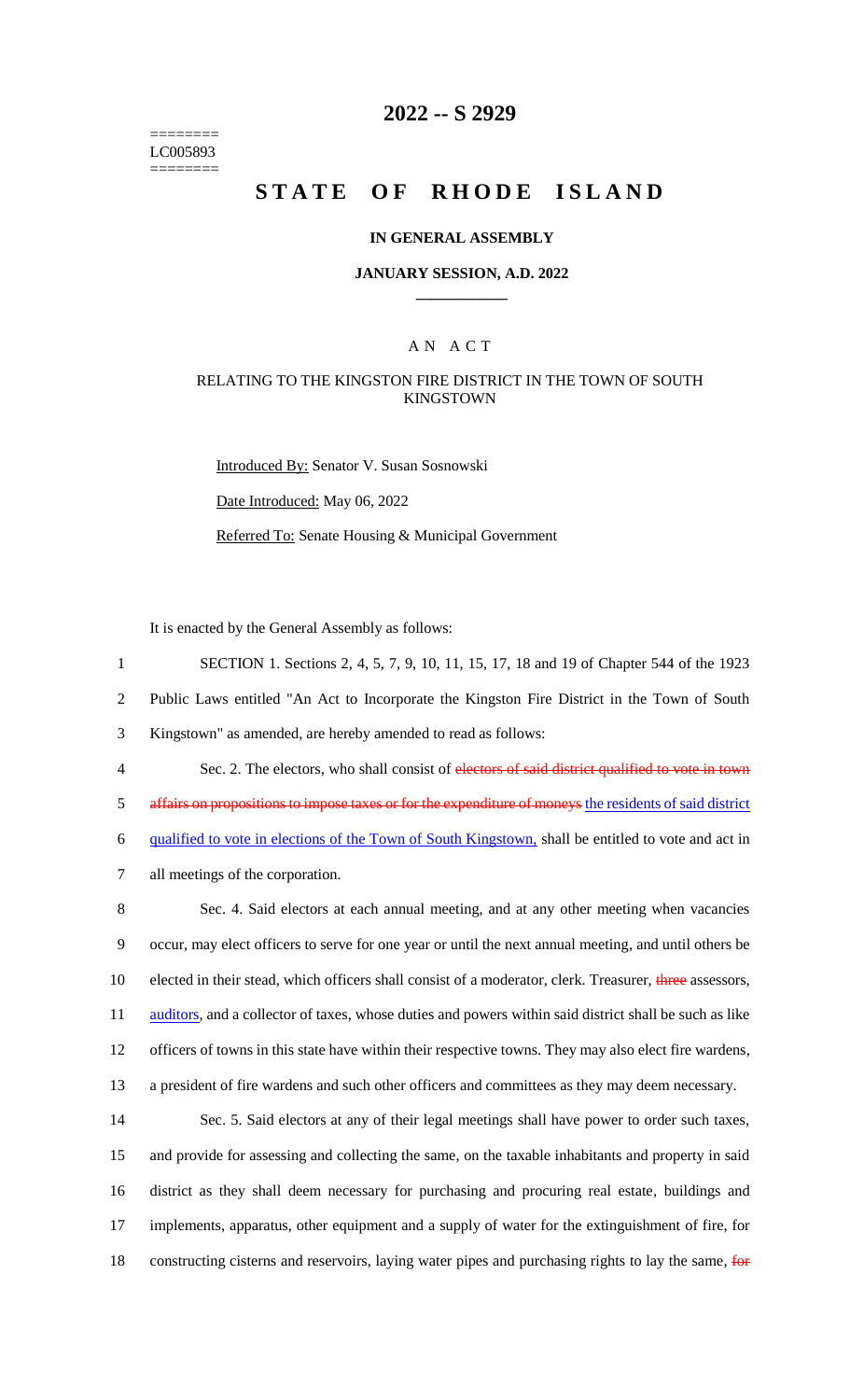1 the purpose of lighting the street in said district with electricity or otherwise, for the payment of the current expenses of said district, the payment of such police force as they may deem necessary for the protection of the inhabitants of said district from fires and for the preservation of the public peace therein and for the payment of obligations that have been or may be incurred, by said district 5 in the exercise of the powers granted to said district, and also for the payment of any indebtedness that has been or may be incurred by said district. Such taxes so ordered shall be assessed by the assessors of said district on the taxable inhabitants and property therein according to the last valuation made by the assessors of the town next previous to said assessment, adding, however, any taxable property which may have been omitted by said town assessors or which may have been since acquired; and in all cases where the town assessors have included property within said district and propc1ty without said district in one valuation, the assessors of said district shall make an equitable valuation of that portion of the same lying within said district; and in the assessing and collecting of said taxes such proceedings shall be had by the officers of said district, as near as may be, as are required to be had by the corresponding officers to towns in this state in assessing and collecting town taxes assessed for said district have the same powers and authorities as are now by law conferred upon collectors of taxes for towns in this state. Said district may provide for such deduction from the tax assessed against any person if paid by an appointed time, or for such penalty by way of percentage on the tax if not paid at an appointed time as they shall deem necessary to insure punctual payment, which penalty shall not exceed that provided by law to be charged by the cities and towns of the state on prope1ty taxes assessed by them.

 Sec. 7. Said electors shall have power to enact by-laws prescribing the duties of fire wardens and the several officers and committees of said district, and of the inhabitants of said district in time of conflagration, and to enforce obedience to the commands of the fire wardens for suppressing disorder and tumult, guarding or removing property or rendering other services in time of fire, and also for the protection of the water pipes, hose, hydrants or other apparatus or property of said district and for the preservation of order and the public peace in said district; and said electors may provide for the breach of any such by-law a penalty consisting of a fine not exceeding 28 twenty dollars five hundred dollars, to be recovered for the use of said district, or imprisonment for a term not exceeding thirty days, or both, which penalty may be enforced by prosecution on complaint and warrant in the district court of the fourth judicial district.

 Sec. 9. The fire wardens elected by said district shall publicly within four days next preceding the day of holding and regular meeting of said fire district, make a corrected list of the names of all persons entitled to vote in such meeting, and certify and deliver the same to the moderator before the time shall arrive for the calling of the meeting to order. In making such list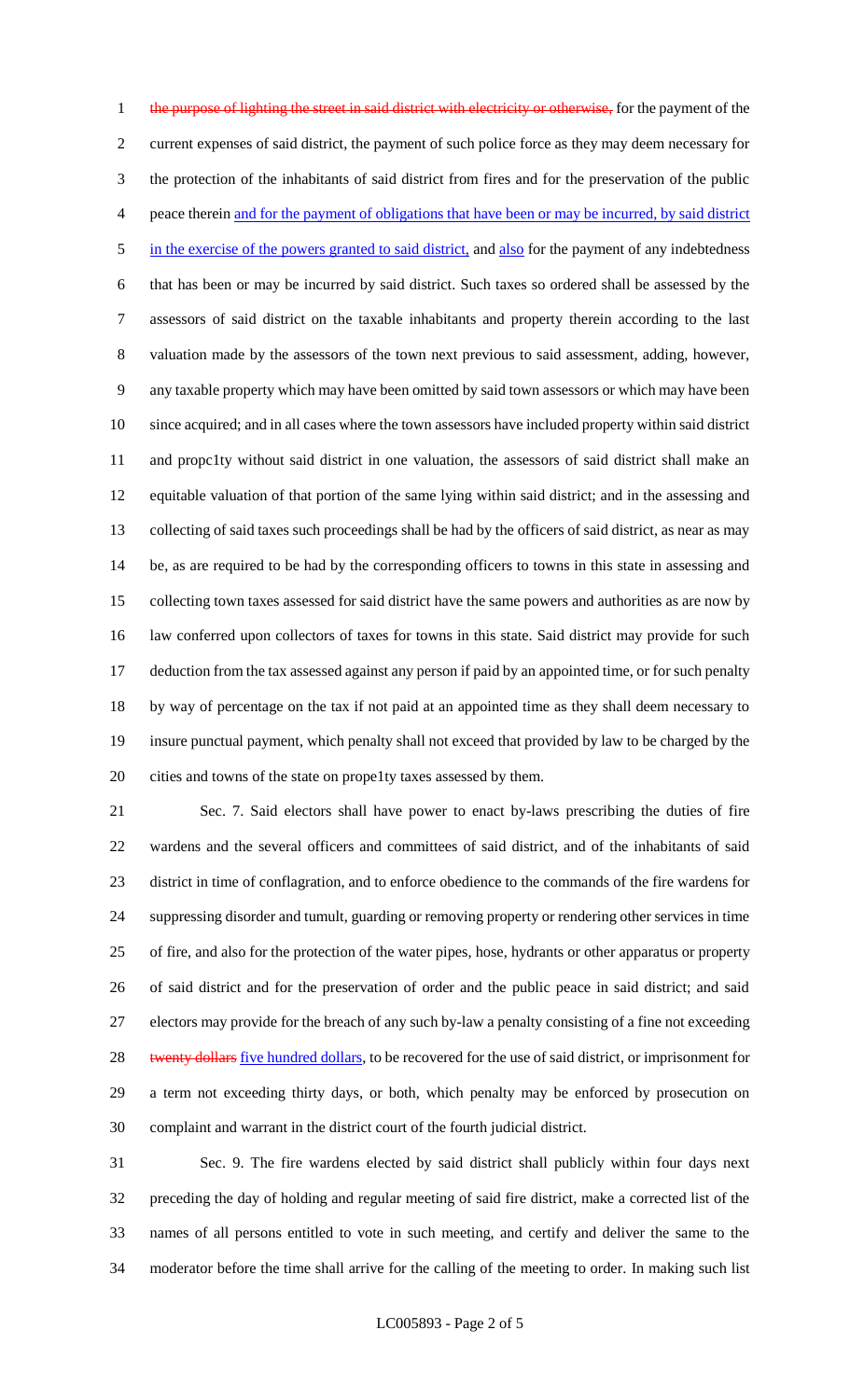the fire wardens shall take from the last corrected voting list of the town of South Kingstown the 2 names of all persons residing within the limits of said district who continue qualified to vote in 3 elections of the Town of South Kingstown on a proposition to impose a tax, or for the expenditure 4 of money in said town and place said names upon the list to be made up by them, and shall add thereto the names of all persons residing within said district who shall be so qualified and whose names shall not be upon said voting list and shall cause printed notices of the time and place named by them to make such list to be posted in five public places within said district, not more than ten nor less than five days before the time appointed for such district meeting, and the list so made and certified shall be used in determining any question before such meeting when demanded by ten of the voters present; and thereupon the moderator shall receive the votes of all persons whose names arc upon such list, and shall reject the votes of all persons claiming to vote whose names are not thereon.

 Sec. 10. Said electors at any of their legal meeting shall have power to choose and appoint 14 so many **men** persons as they may think needful to be formed into a fire company or companies, and also a hook and ladder company, and to make all such laws and regulations for organizing and establishing the same as they shall see fit, and the members of such companies shall be entitled to the exemptions, privileges and remedies provided by the general laws of the state for members of 18 the fire departments of cities and towns.

 Sec. 11. Said electors may hold special meetings which, as well as the annual meetings, 20 shall be notified in such manner as they shall prescribe; and it shall be the duty of the clerk board 21 of wardens to call a special meeting upon written application signed by twelve or more of such electors, and whenever the subject of ordering a tax or borrowing money is to be acted on, the same shall be mentioned in the notice unless it be an annual meeting.

24 Sec.  $\frac{15}{13}$ . The District may have a common seal, and in its corporate name may sue and be sued, prosecute and defend, in any court and elsewhere and enjoy all the other powers generally incident to corporations. Every suit whether in law or equity, brought against the district shall be brought in the County of Washington unless otherwise directed by law.

28 Sec.  $\frac{17}{14}$ . The District may from time to time make and ordain all ordinances, by-laws and regulations for the District that shall not be in conflict with or in violation of other provisions of this act and not repugnant to law.

 Sec. 18 15. All property held by the said district, except land, pursuant to the authority granted by this chapter as amended and located within said district is and shall he exempt from taxation. Such exemption shall also apply to any taxes which, but for the passage of this act, might be assessable with respect to property, except land, held by said district on December 31, 1962.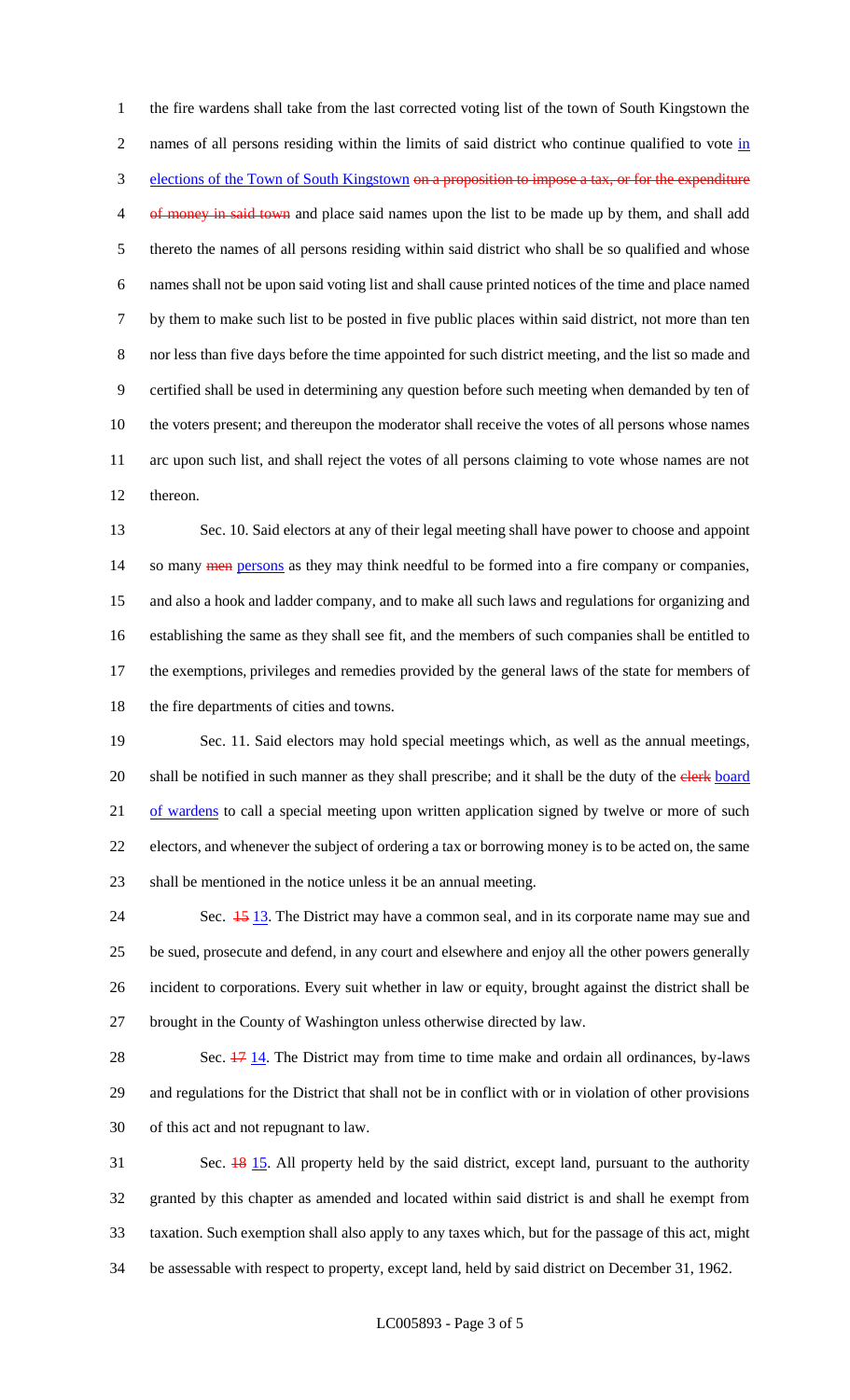1 Sec. 19 16. This act shall take effect upon its passage, and all acts and parts of acts 2 inconsistent herewith are hereby repealed.

3 SECTION 2. Sections 13, 14, and 16 of Chapter 544 of the 1923 Public Laws entitled "An 4 Act to Incorporate the Kingston Fire District in the town of South Kingstown" are hereby repealed 5 in their entirety:

 Sec. 13. In addition to the foregoing, said district shall have the power for the purpose of supplying water within said district for fire protection and for domestic, manufacturing and other purposes and for the transaction of any other business connected therewith, to acquire, by purchase or otherwise, own, operate, subdivide, construct. improve, repair, develop, manage, lease, mortgage, pledge, sell, exchange, assign or otherwise deal in real estate, interests in real estate, 11 riparian rights, water, rights of water and of way, any and all kinds of buildings, and any and all 12 personal and other property of any and all kinds incidental thereto. Said district may acquire and 13 hold the capital stock of any water company authorized to do business within said district.

14 Sec. 14. Said district may construct driven and bored artesian or other wells and may erect 15 on land acquired by it such dams, buildings, reservoirs, filtering galleries, filters, standpipes, 16 fixtures and other structures, apparatus or equipment as may be convenient for the establishment 17 and maintenance of a complete and effective system of water works and may do all other acts 18 reasonably necessary to carry out the powers granted in Section 13 hereof. Said district may make 19 excavations, procure and operate machinery, lay and maintain aqueducts, conduits, pipes and other 20 works under or over any land, water courses, and along or over any highway or other way, in such 21 manner us not unnecessarily to obstruct the same; and for the purpose of constructing, laying, 22 maintaining and repairing such aqueducts, conduits, pipes and other works and for all other 23 purposes of this act, said corporation may dig up, raise and embank any such land, highways or 24 other ways, in such manner as to cause the least hindrance to public travel under the protection and 25 with the assent of the town council of the town as to highways or other ways within its control, and 26 of the department of public warks (sic) as to highways or other ways within its control.

27 Sec. 16. Said district may sell and distribute water throughout said district, or authorize the 28 same to be done, and may regulate its use and fix the price and rates to be paid therefor, subject to 29 and with the benefit of the provisions of chapters 122 and 449 of the general laws, as amended. 30 Said district shall have the exclusive right to the water acquired or distributed by it, and may

31 maintain an action against any person for using the same without its consent.

32 SECTION 3. This act shall take effect upon passage.

#### ======== LC005893 ========